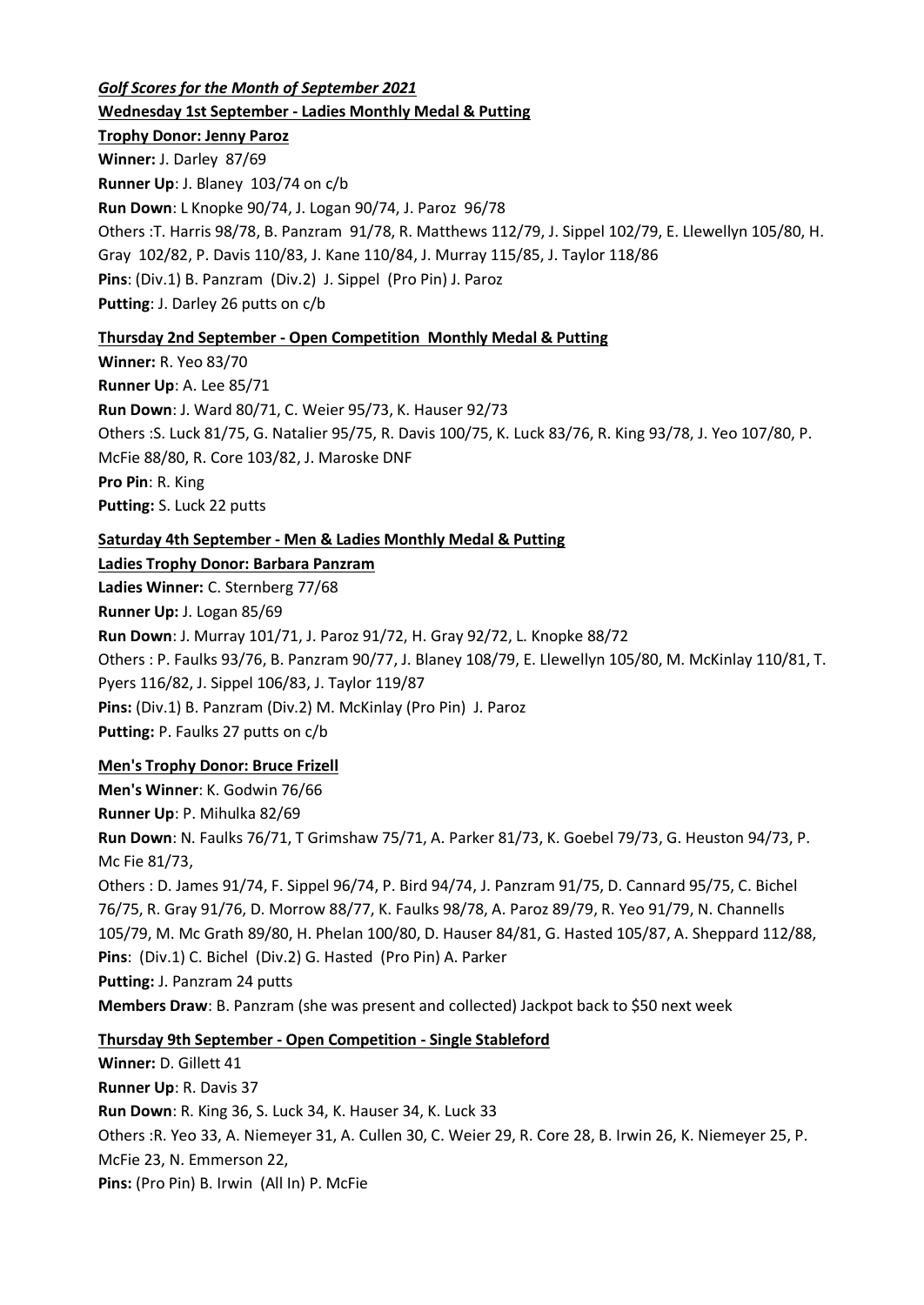#### **Wednesday 8th September - Ladies Competition - Bisque Bogey**

**Winner:** T. Pyers +8 **Runner Up**: J. Murray +3 **Run Down:** H. Gray +2 on c/b Others : J. Darley +2, J. Kane +2,R. Matthews +1, J. Paroz -2, P. Davis -2 **Pins:** (All In 8) J. Paroz (Pro Pin) J. Murray

### **Saturday 11th September - Men & Ladies Single Stableford**

**Trophy Donor: Martin Acutt Ladies Winner**: J. Paroz 43 **Runner Up**: J. Blaney 36 **Run Down:** J. Logan 34 Others :H. Gray 30, C. Sternberg 30, J. Kane 28, O. Luck 27, J. Edwards 19, J. Taylor DNF **Pins:** (Pro Pin: C. Sternberg (All In 8) J. Paroz

#### **Men's Winner:** A. Paroz 39

**Runner Up**: K. Luck 38 **Run Down**: D. James 36, K. Goebel 35, M. Acutt 33, A. Parker 33, P. Bird 32 Others :G. Heuston 32, R. Stagg 32, P. Mihulka 32, R. Gray 31, L. Edwards 31, T. Dennien 31, R. Yeo 31, D. Cannard 31, G. Hasted 30, G Sternberg 30, J. Panzram 29, K. Hauser 28, P. Mc Fie 24, A. Cullen 23 **Pin Shots:** (Pro Pin) D. James (Div.1) -------- (Div.2) D. James Members Draw:

#### **Wednesday 15th September - Ladies Competition - 3 Club day (+ Putter)**

**Trophy Donor: Jill Darley Winner**: T. Pyers 102/68 **Runner Up**: T. Harris 97/77 **Run Down**: J. Murray 107/78, J. Darley 96/79, P. Davis 106/79, J. Paroz 96/79, Others : R. Matthews 113/80, H. Gray 100/81, E. Llewellyn 107/82, J. Kane 109/83 **Pins:** (Div.1) J. Paroz (Div.2) T. Pyers (Pro Pin) P. Davis

#### **Thursday 16th September - Open Competition - Single Stableford**

**Winner**: R. Core 41 **Runner Up:** D. Cannard 39 **Run Down**: R. Davis 39, K. Luck 38, A. Cullen 35 Others :C. Weier 34, K. Hauser 33, S. Luck 32, J. Lewis 32, G. Hasted 30, G. Natalier 30, J. Ward 28, L. Edwards 28, D. Gillett 26, C. Pearen 19 **Pins:** (Pro Pin 2) R. Core #1 J. Ward #4 K. Luck

#### **Saturday 18th September - 4BBB Stroke - Qualifying Round Mixed Pairs Matchplay**

**Trophy Donor: Anthony Sheppard Winners:** A. Sheppard & T. Pyers 58 **Runners Up**: R. Davis & P. Davis 65 on c/b **Run Down**: R. Gray & B. Panzram 65, K. Goebel & C. Sternberg 65, Others : A. Paroz & J. Kane 67, N. Channells & J. Paroz 67, D. Hauser & J. Edwards 67, F. Sippel & J. Sippel 67, A. Parker & H. Gray 69, S. Larkin & C. Scheiwe 70, G. Sternberg & J. Taylor 71, D. James & L. Knopke 71, J. Panzram & M. McKinlay 72, R. Stagg & M. Voorma 74 **Pins**: Men's Pro Pin: A. Sheppard (Div.1) S. Larkin (Div.2) D. Cannard Ladies Pro Pin: M. Voorma (Div.1) H. Gray (Div.2) J. Kane *Draw for 1st Round Mixed Pairs Matchplay to be played 25th September*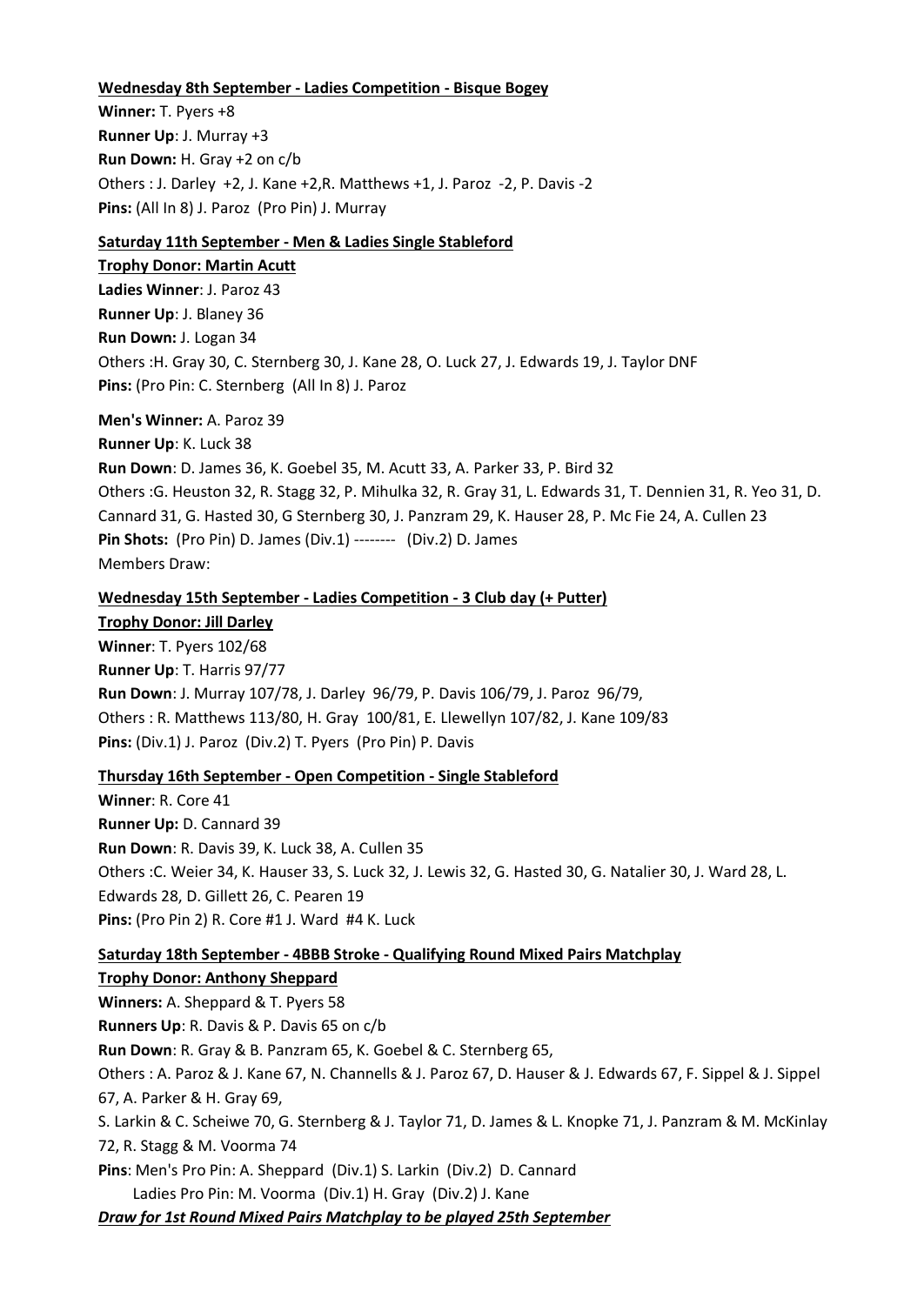- A. Sheppard & T. Pyers to play F. Sippel & J. Sippel
- K. Goebel & C. Sternberg to play A. Paroz & J. Kane
- R. Davis & P. Davis to play D. Hauser & J. Edwards
- R. Gray & B. Panzram to play N. Channells & J. Paroz

## **Men's Single Stableford Competition**

**Winner:** A. Cullen 36 **Runner Up**: T Grimshaw 35 on c/b **Run Down:** K. Luck 35, A. Lee 34, G. Hasted 33, Others : R Douglass 32, C. Bichel 29, G. Heuston 29, K. Godwin 29, D. Morrow 29, TJ. Hoyne 27, K. Hauser 24, G. Natalier 24, M. Acutt 23, D. Cannard 23, M. Burke DNF **Member's Draw:** Ken Godwin (congratulations) Jackpot next week back to \$50

### **Wednesday 22nd September - Ladies Competition - Single Stableford**

**Trophy Donor: June Taylor Winner:** P. Davis 35 **Runner Up**: H. Gray 33 **Run Down**: M. Voorma 33 Others :E. Llewellyn 32, T. Harris 30, J. Taylor 29, J. Logan 28, R. Matthews 26, J. Paroz 24 **Pins:** (Div.1) H. Gray (Div.2) P. Davis (Pro Pin) J. Logan

## **Thursday 23rd September - Open Competition - Single Stableford**

**Winner**: A Lee 39 **Runner Up**: R. Davis 37 **Run Down**: J. Yeo 37, J. Ward 35, R. Core 34, G. Natalier 34 Others :K. Luck 34, R. King 33, D. Gillett 32, R. Yeo 32, K. Hauser 32, C. Weier 31, J. Lewis 31, L. Edwards 27, A. Cullen 26, D. Cannard 25 **Pins:** (Pro Pin) K. Luck #9 K. Luck #1 No-one **Saturday 25th September - Men & Ladies Single Stableford Ladies Trophy Donor: Enid Llewlellyn Winner**: H. Gray 38 **Runner Up**: J. Logan 34 **Run Down**: J. Blaney 33 Others :T. Harris 32, L. Knopke 29, M. Voorma 29, D. Manteufel 23, J. Murray 22 **Pin Shots:** (Pro Pin) L. Knopke (Div.1) B. Panzram (Div.2) J. Blaney **Men's Winner**: N. Faulks 36 **Runner Up**: C. Mc Kay 35 **Run Down:** T Grimshaw 34, G. Hasted 33, K. Godwin 33, P. Bird 32 Others :P. Mc Fie 32, A. Cullen 31, J. Panzram 31, C. Bichel 30, R. Yeo 30, A. Parker 30, D. Morrow 29, D. Cannard 28, K. Harris 28, P. Mihulka 25, G. Heuston 24 *Congratulations to Nathan Faulks - Nathan had an EAGLE on the Par 5 9th Hole!!!* **Pins**: (Pro Pin) T. Grimshaw (Div.1) P. McFie (Div.2) J. Panzram **Members Draw**: Friday Night: K. Godwin (not present) Saturday: Ken Harris (not present) Jackpot next week: \$100 *1st Round of Mixed Pairs Matchplay Results* Frank & Jan Sippel defeated Anthony Sheppard & Teena Pyers 1 Up Daniel Hauser & Jody Edwards defeated Ray & Petal Davis 5/4 Ken Goebel & Cheryl Sternberg defeated Andrew Paroz & Joan Kane 1 Up

Nigel Channells & Jenny Paroz defeated Roger Gray & Barbara Panzram